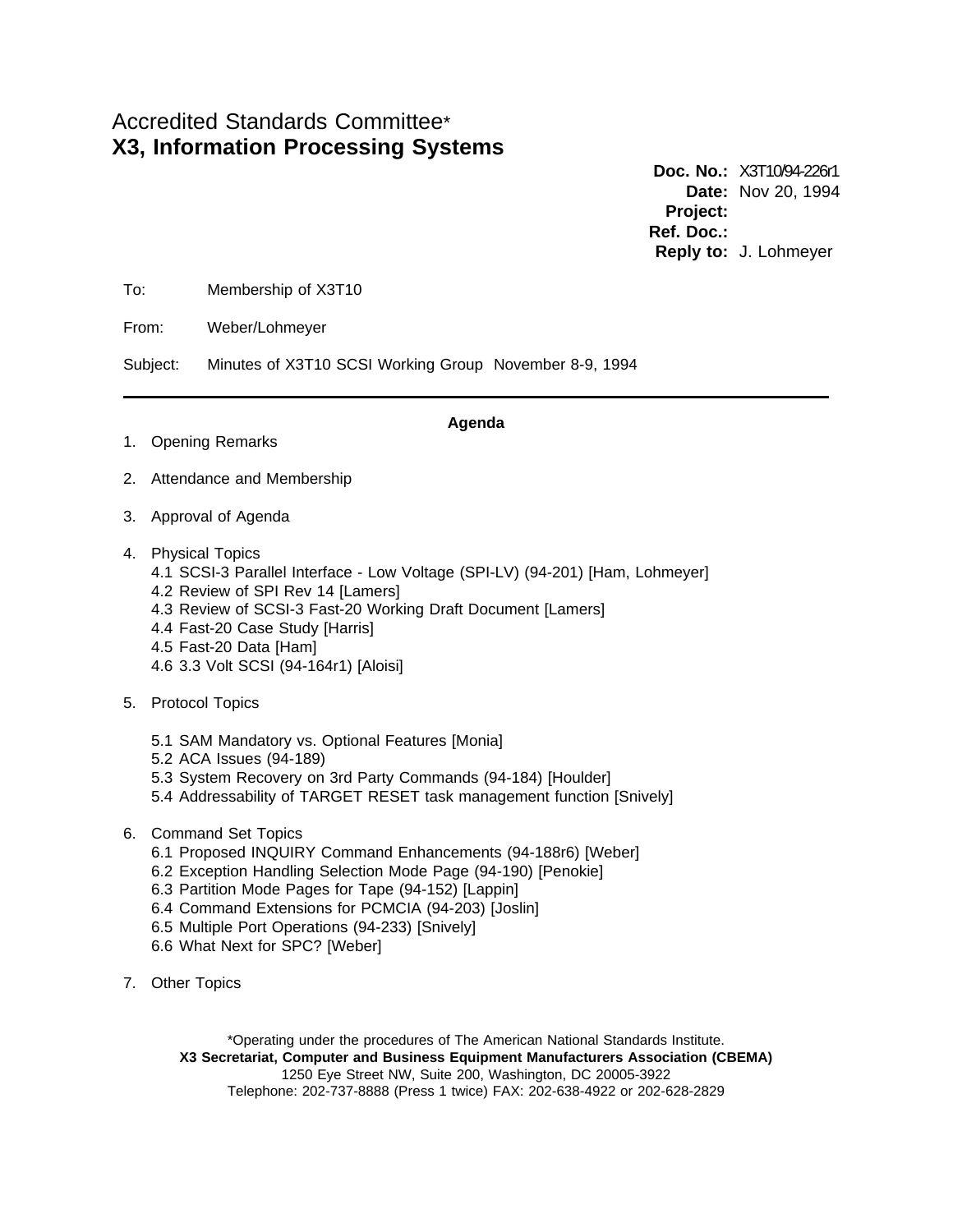X3T10 SCSI Working Group Minutes November 8-9, 1994 X3T10/94-226r1

- 7.1 German and Japanese Comments on CD 9316-1 (SCSI-2) [Lamers]
- 7.2 Report on PFA (Predicting Failures) Study Group Meeting (94-219) [Penokie]
- 7.3 Letter Ballot Comments Resolution on X3T10 Standards Development Policy & Procedure (94-198) [Milligan]
- 7.4 Other Letter Ballot Results [Lohmeyer]
- 8. Meeting Schedule
- 9. Adjournment

## **Results of Meeting**

## **1. Opening Remarks**

John Lohmeyer, the Chair, called the meeting to order at 9:00 a.m., November 8, 1994. He thanked Jeff Stai of Western Digital for hosting the meeting.

As is customary, the people attending introduced themselves. A copy of the attendance list was circulated for attendance and corrections.

It was stated that the meeting had been authorized by X3T10 and would be conducted under the X3 rules. Ad hoc meetings take no final actions, but prepare recommendations for approval by the X3T10 Technical Committee. The voting rules for the meeting are those of the parent committee, X3T10. These rules are: one vote per company; and any participating company member may vote.

The minutes of this meeting will be posted to the SCSI BBS and the SCSI Reflector and will be included in the next committee mailing.

## **2. Attendance and Membership**

Attendance at working group meetings does not count toward minimum attendance requirements for X3T10 membership. Working group meetings are open to any person or company to attend and to express their opinion on the subjects being discussed.

The following people attended the meeting: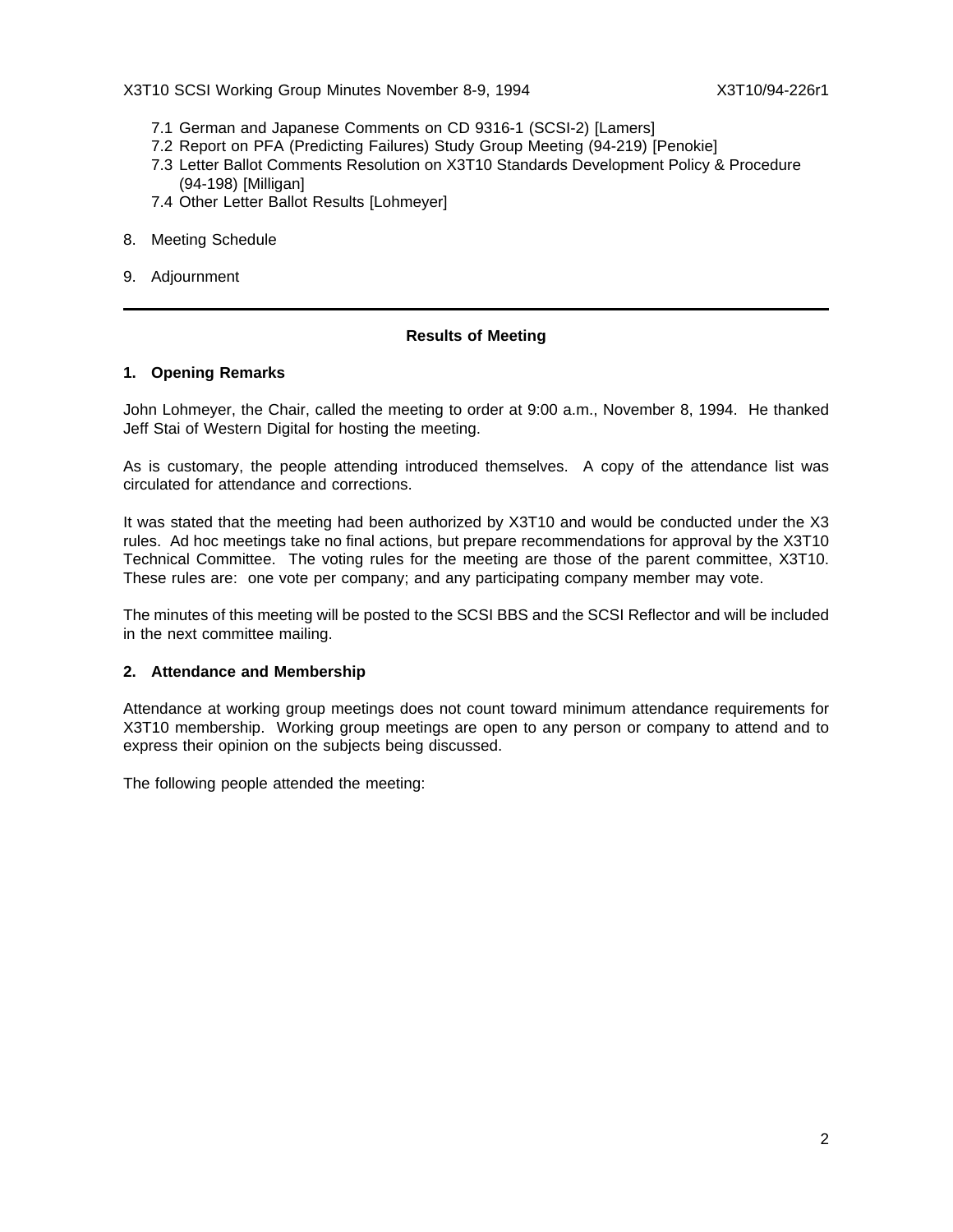## X3T10 SCSI Working Group Minutes November 8-9, 1994 <br>
X3T10/94-226r1

| Name                                    | S            | Organization                                            | Electronic Mail Address             |
|-----------------------------------------|--------------|---------------------------------------------------------|-------------------------------------|
| Mr. Richard Johnson                     | V            |                                                         |                                     |
| Mr. Rick Heidick                        | Α            | 3M Company                                              | usmmm54s@ibmmail.com                |
| Mr. Norm Harris                         | Ρ            | Adaptec, Inc.                                           | nharris@enq.adaptec.com             |
| Mr. Lawrence J. Lamers A# Adaptec, Inc. |              |                                                         | ljlamers@aol.com                    |
| Mr. Sassan Teymouri                     | V            | Adaptec, Inc.                                           | sassan@eng.adaptec.com              |
| Mr. Neil T. Wanamaker                   | Ρ            | Amdahl Corp.                                            | ntw20@eng.amdahl.com                |
| Mr. Charles Brill                       | P            | AMP, Inc.                                               | cebrill@amp.com                     |
| Mr. Michael Wingard                     |              |                                                         |                                     |
|                                         | Α            | Amphenol Interconnect                                   |                                     |
| Mr. Ron Roberts                         | Ρ<br>P       | Apple Computer                                          | rkroberts@aol.com                   |
| Mr. John Lohmeyer                       |              | AT&T/ NCR<br>Microelectronics                           | john.lohmeyer@ftcollinsco           |
|                                         |              |                                                         | .ncr.com                            |
| Mr. Jason Albanus                       | Ρ            | Burr-Brown Corp.                                        | Albanus Jason@bbrown.com            |
| Mr. Ian Morrell                         | Ρ            | Circuit Assembly Corp.                                  | crctassmbl@aol.com                  |
| Mr. Joe Chen                            | $\mathbf{P}$ | Cirrus Logic Inc.                                       | chen@cirrus.com                     |
| Mr. Louis Grantham                      | Ρ            | Dallas Semiconductor                                    | grantham@dalsemi.com                |
| Mr. Michael Smith                       | Α            | Dallas Semiconductor                                    | msmith@dalsemi.com                  |
| Mr. Charles Monia                       | P            | Digital Equipment Corp.                                 | monia@starch.enet.dec.com           |
| Mr. Ralph Weber                         |              | A# Digital Equipment Corp.                              | roweber@acm.com                     |
| Mr. William Dallas                      |              | A# Digital Equipment Corp.                              | dallas@wasted.enet.dec.com          |
| Dr. William Ham                         |              | A# Digital Equipment Corp.                              | ham@subsys.enet.dec.com             |
| Mr. I. Dal Allan                        | Ρ            | ENDL                                                    | 2501752@mcimail.com                 |
| Mr. Kenneth J. Hallam                   | Α            | <b>ENDL</b>                                             | 3450626@mcimail.com                 |
| Mr. Edward Lappin                       | Ρ            | Exabyte Corp.                                           | tedl@exabyte.com                    |
| Mr. Gary R. Stephens                    | $\mathbf{P}$ | FSI Consulting Services                                 | 6363897@mcimail.com                 |
| Mr. Pat Edsall                          | O            | Hewlett Packard Co.                                     | edsall@hpdmd48.boi.hp.com           |
| Ms. Nancy Cheng                         | O            | Hitachi Computer Products n_cheng@hitachi.com           |                                     |
| Mr. George Penokie                      | P            | IBM Corp.                                               | qop@rchvmp3.vnet.ibm.com            |
| Mr. Lansing Sloan                       | O            | Lawrence Livermore Nat'l<br>Lab                         | ljsloan@llnl.qov                    |
| Mr. Kim Minuzzo                         | V            | Lawrence Livermore Nat'l<br>Lab                         | minuzzo1@llnl.gov                   |
| Mr. Dean Wallace                        | Ρ            | Linfinity Micro                                         |                                     |
| Mr. Robert Bellino                      | $\mathbf{P}$ | Madison Cable Corp.                                     |                                     |
| Mr. Pete McLean                         | Ρ            | Maxtor Corp.                                            | pete_mclean@maxtor.com              |
| Mr. Skip Jones                          | Ρ            | QLogic Corp.                                            | sk_jones@qlc.com                    |
| Mr. Edward A. Gardner                   | Α            | Quantum Corp.                                           | gardner@acm.com                     |
| Mr. Gene Milligan                       | P            | Seagate Technology                                      | Gene_Milligan@notes.seaga<br>te.com |
| Mr. Gerald Houlder                      | Α            | Seagate Technology                                      | Gerry_Houlder@notes.seaga<br>te.com |
| Mr. Scott Smyers                        | Ρ            | Sony Corp. of America                                   | scotts@lsi.sel.sony.com             |
| Mr. Erich Oetting                       | Ρ            | Storage Technology Corp.                                | Erich Oetting@Stortek.com           |
| Mr. Roger Cummings                      | Α            | Storage Technology Corp.                                | Roger_Cummings@Stortek.com          |
| Mr. Robert N. Snively                   | Ρ            | Sun Microsystems Computer bob.snively@eng.sun.com<br>Co |                                     |
| Mr. Vit Novak                           | Α            | Sun Microsystems, Inc.                                  | vit.novak@sun.com                   |
| Mr. Bill Boyd                           | O            | Texas Instruments                                       | bboy%mimi@magic.itg.ti.com          |
| Mr. Kevin Gingerick                     | V            | Texas Instruments                                       | 4307725@mcimail.com                 |
| Mr. Paul D. Aloisi                      | $\mathbf{P}$ | Unitrode Integrated<br>Circuits                         | Aloisi@uicc.com                     |
| Mr. Jeff Stai                           | Ρ            | Western Digital                                         | stai@dt.wdc.com                     |
| Mr. Tak Asami                           | Α            | Corporation<br>Western Digital<br>Corporation           | asami@dt.wdc.com                    |
|                                         |              |                                                         |                                     |

45 People Present

Status Key: P - Principal A,A# - Alternate O - Observer L - Liaison V - Visitor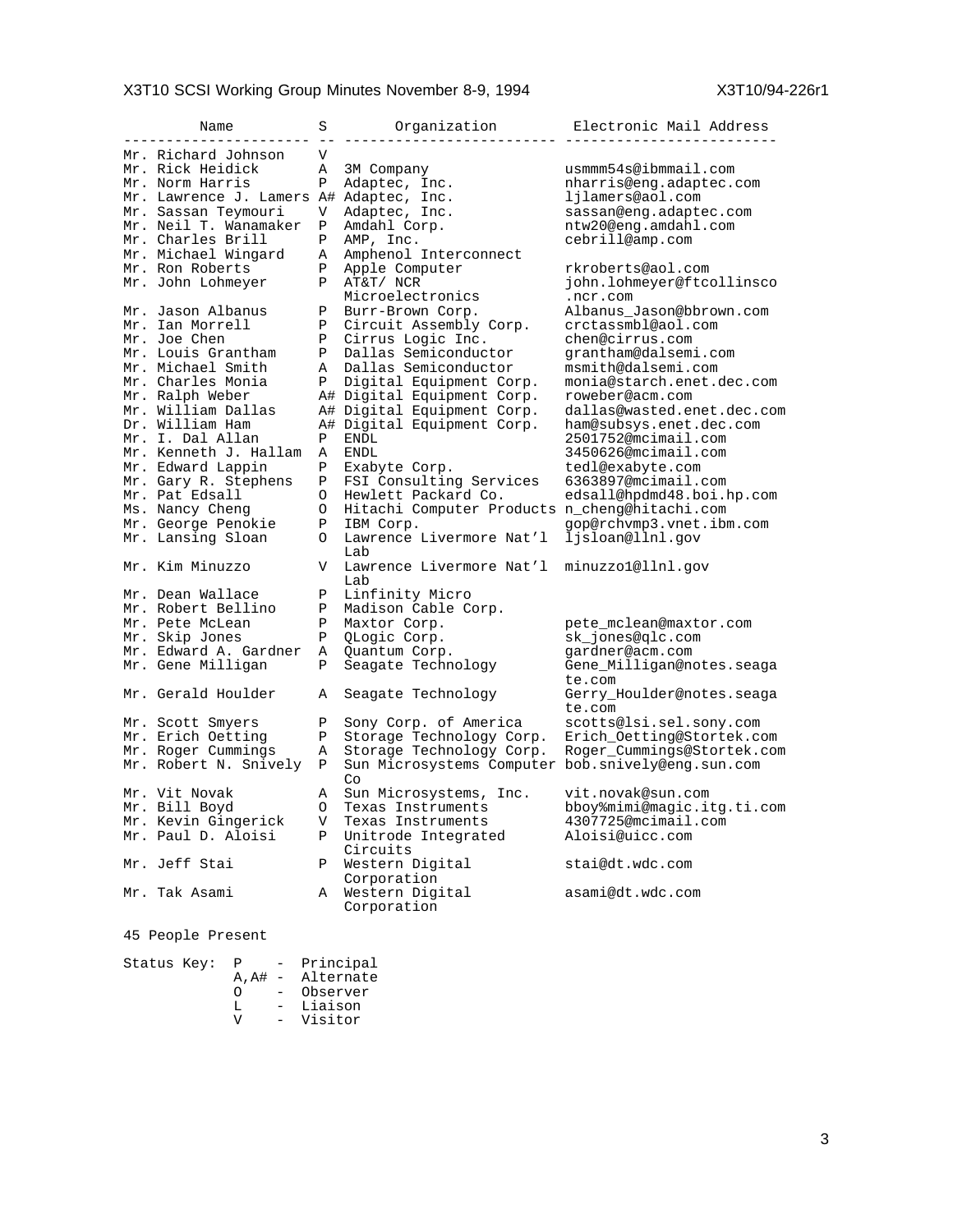## **3. Approval of Agenda**

The proposed agenda was approved with the following additions:

4.4 Fast-20 Case Study [Harris] 4.5 Fast-20 Data [Ham] 4.6 3.3 Volt SCSI (94-164r1) [Aloisi] 5.4 Addressability of TARGET RESET task management function [Snively] 6.5 Multiple Port Operations (94-233) [Snively] 6.6 What Next for SPC? [Weber] 7.4 Other Letter Ballot Results [Lohmeyer]

## **4. Physical Topics**

## **4.1 SCSI-3 Parallel Interface - Low Voltage (SPI-LV) (94-201) [Ham, Lohmeyer]**

John Lohmeyer described his project proposal for a parallel interface for low-voltage environments (94- 201r0). Questions were raised regarding the scope of the project. John described the proposed document as a "delta document" to SPI. In John's scope, the document would **not** be a SPI-2.

Bill Ham asked if the study group, discussed at the last meeting, has taken root. John proposed that the study discussion occur immediately, at this working group meeting. John read the list of proposed items; battery-powered and lower voltage power supplies, and enhanced cabling, connection, and termination techniques.

Differences between low voltage and low power were discussed. Proposals were made for several different project proposals. Counter arguments were raised for a single, SPI-2 project proposal.

Paul Aloisi gave a formal presentation describing his thoughts about the issues that should be covered in the proposed SPI-LV project. Starting from the issues already discussed, John led a group effort to produce a list of next-generation SPI issues. The list was as followed:

- 1. Incremental and/or replacement standards documents
- 2. Connectors (32-bit, ..., high-density)
- 3. Higher speeds
- 4. Lower voltage
- 5. Lower power
- 6. Hot swap (tm?) ... further definition
- 7. System considerations
- 8. Ease of use
- 9. Cable specifications
- 10. Backplane specifications
- 11. Alternate topologies
- 12. Enhanced error detection/correction
- 13. Adaptive performance
- 14. Fair access
- 15. TERMPWR distribution
- 16. Shield effectiveness
- 17. Longer cable lengths

Duncan Penman asked the telling question, "Now what do we do on that list?" Gene Milligan suggested that more than two projects would result from the list. Folding existing work, like Fast-20, into the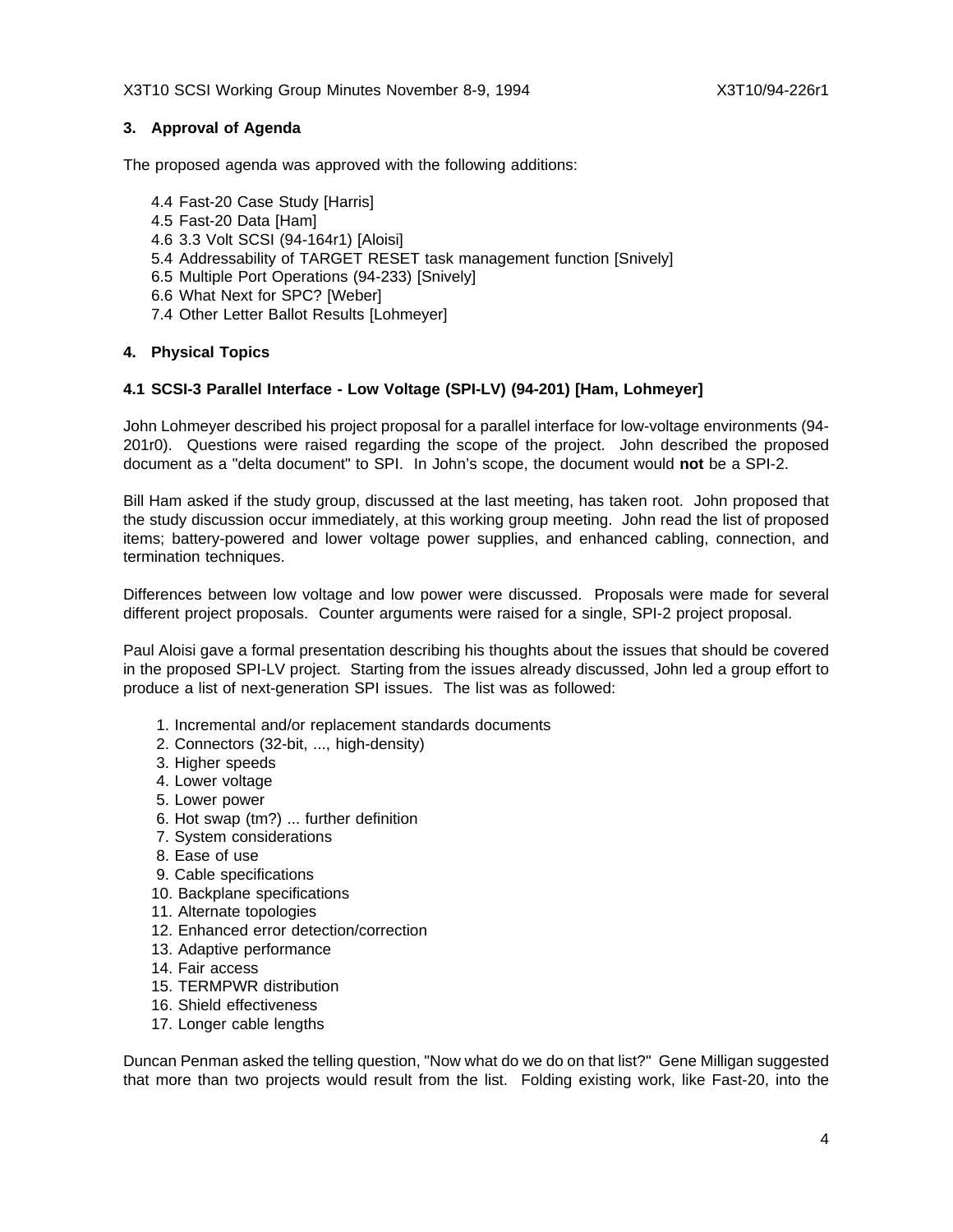current SPI was suggested and rejected. Dal Allan asked Larry Lamers about the cost of putting SCAM in SPI. Larry said that the SCAM addition cost about 18 months. That is, SPI would have been a standard 18 months sooner if SCAM had not been added.

Dal asked about market need and project difficulty for each item. The following table was produced where, the markets where divided into Niche and Volume markets and these were further divided into Initiator (host) and Target (peripheral) segments. "H" means the feature is high priority, while "L" means the feature is low priority for the indicated market segment. The "Stds dev" column indicates an estimate of the time and effort to complete the standards documentation.

|                                |       | Market       |     |           |           |
|--------------------------------|-------|--------------|-----|-----------|-----------|
|                                |       | Niche        |     | Volume    |           |
|                                | I T   |              | I T |           | Stds dev  |
| 1. Types of Stds               |       |              |     |           |           |
| 2. Connectors                  | H L   |              | L   | L         | Long      |
| 3. Higher speeds               | L.    | $\mathbb{L}$ | L L |           | Medium    |
| 4. Lower voltage               |       |              |     | $H$ $H/L$ | Short     |
| 5. Lower power                 |       |              | Н   | L         | Long      |
| $6.$ Hot swap $(tm?)$          | $H$ H |              |     |           | Short     |
| 7. System considerations       |       |              |     |           |           |
| 8. Ease of use                 |       |              | Н   | н         | Very Long |
| 9. Cable specifications        | $H$ L |              |     |           | Short     |
| 10. Backplane specifications   |       | $H$ L        |     |           | Short     |
| 11. Alternate topologies       | $L-L$ |              |     |           | Long      |
| 12. Error detection/correction | L.    | $\mathbb{L}$ |     |           | Long      |
| 13. Adaptive performance       | L L   |              |     | $L+L+$    | Short     |
| 14. Fair access                | т.    | L            |     |           | Short     |
| 15. TERMPWR distribution       | L.    | $\mathbb{L}$ | L   | - L       | Long      |
| 16. Shield effectiveness       | H.    | L            |     |           | Medium    |
| 17. Longer cable lengths       | Н     | L            |     |           | Short     |
|                                |       |              |     |           |           |

Having constructed the above list, the following subset seemed to be most interesting (that is, high priority and/or short development time):

- 4. Lower voltage [Aloisi]
- 5. Lower power (power management) [Aloisi]
- 6. Hot swap (tm?) ... further definition [Aloisi]
- 8. Ease of use (list of topics) [Harris]
- 9. Cable specifications (smaller) [Ham]
- 10. Backplane specifications [Ham]
- 13. Adaptive performance [Lohmeyer]
- 14. Fair access [Penman]
- 16. Shield effectiveness [Ham]
- 17. Longer cable lengths [Ham]

Parenthetical comments generally represent additions to the descriptions that were made while the responsible individuals were selected. Names in square brackets identify the people who signed up to bring proposals (or whatever) to the next general working group meeting.

John said that additional work on the SPI-LV project proposal would be deferred to the next working group meeting. Bill Ham requested that item 2 (connectors) be remanded to SFF. The people present agreed to Bill's request.

This briefly brought up the issue of bent connector pins, which had been discussed on the SCSI Reflector. John asked that anyone with actual examples of bent pins contact their connector vendors for analysis; it appears that only some organizations are experiencing these problems. The connector vendors are eager to help, but they cannot solve the problem without data.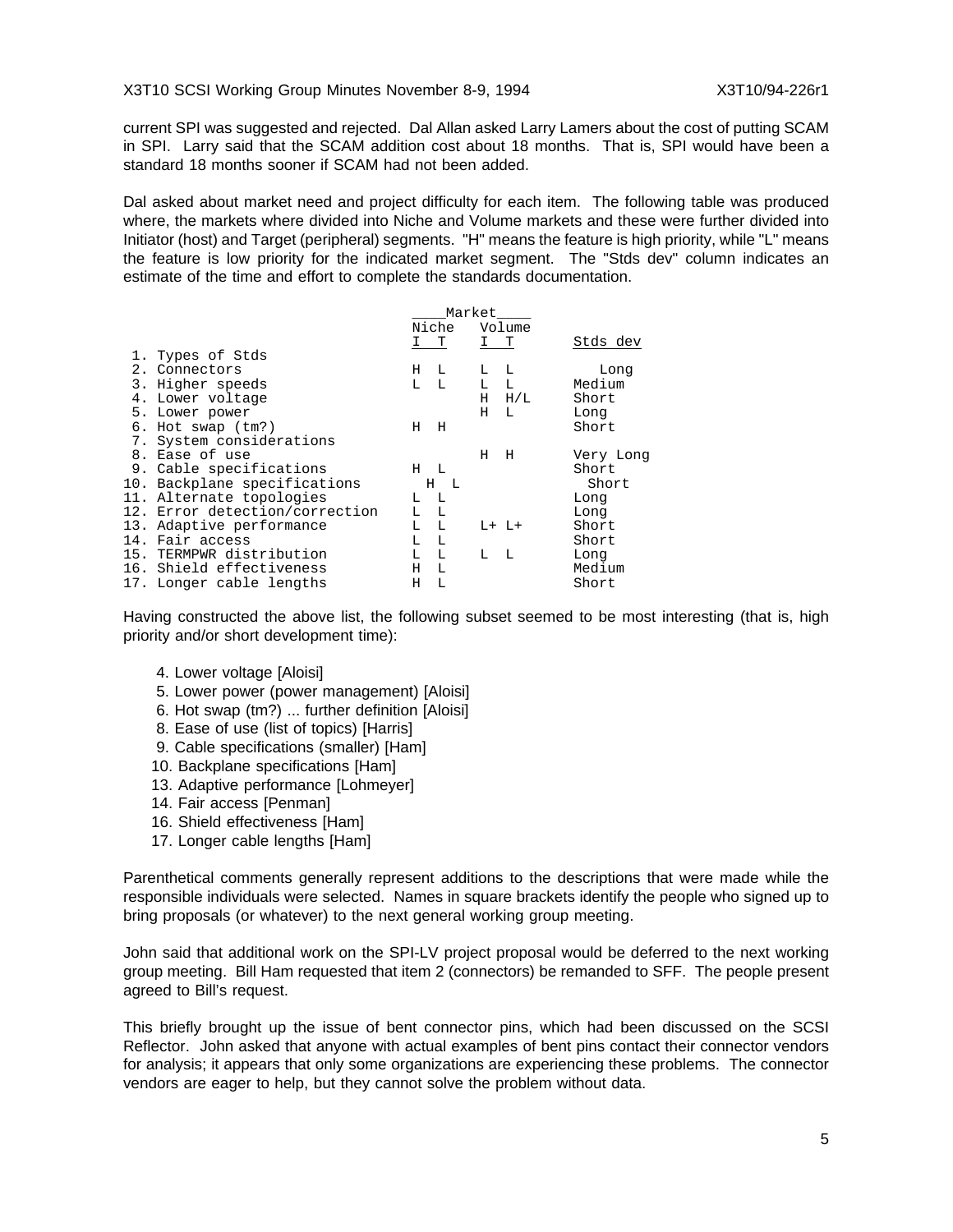#### X3T10 SCSI Working Group Minutes November 8-9, 1994 X3T10/94-226r1

## **4.2 Review of SPI Rev 14 [Lamers]**

Larry Lamers announced that he has incorporated comments from Paul Aloisi and John Lohmeyer. Larry reported receiving no technical comments. He believes that SPI is done, except for some style and formatting issues. Larry believes that SPI is on track for forwarding to second public review at the X3T10 plenary meeting on Thursday.

Gary Stephens said that he has comments that Larry has not seen. Gary's comments were discussed in a line-by-line review of SPI. The first controversial issue was a normative reference to SCSI-2. The back reference to the A-cable forces the reference to SCSI-2. Other interesting issues were claims that the B-cable is mentioned, driving of lines during BUS FREE phase, confusion over de-glitching the RST signal, and concerns over whether a SCAM initiator must be able to perform normal initiator functions. All issues were resolved with either minor wording changes or no wording changes.

## **4.3 Review of SCSI-3 Fast-20 Working Draft Document [Lamers]**

Larry Lamers announced that Fast-20 is in about the same shape as SPI. Larry believes that a letter ballot could taken after the November Plenary for forwarding Fast-20 to first public review.

Larry and Paul Aloisi discussed Paul's review comment regarding the location of terminators in a Fast-20 configuration. Paul objected to the note that says, "SCSI devices shall not include termination." Gene Milligan and John Lohmeyer postulated that the note was added to keep the node capacitance down. Skip Jones noted that the Plug-and-Play SCSI industry specification disallows any enabled terminators on devices.

John proposed that, if a switchable terminator is present, it shall contribute to the node capacitance budget for the device. Gene expressed concern that any change should be made based on a plenary vote. After some attempts to create the wording, John proposed that the issue be taken to the plenary with no recommendation from the working group.

Paul had a second concern regarding sinking regulators on active negation circuits. After some consideration, John suggested that the proposal will outlaw some existing regulated terminators. Again, John proposed that the issue be taken to the plenary with no recommendation from the working group.

Kevin Gingerick questioned the transient leakage current requirement. He said that many devices will fail the test all the time. Bill Ham suggested dropping the requirement for the first 10 nanoseconds.

Kevin ask for an explanation for the 200 pF load in the single-ended test circuit. Bill Ham, John Lohmeyer, and Sassan Teymouri tried to explain the reasoning behind the existing circuit. Part of the concern was how well the existing test circuit will model an actual system. Kevin argued that no capacitance is required to model a real system. Bill and Sassan suggested that around 100 pF would be appropriate.

After some discussion, the working group almost agreed on a maximum capacitance of 210 pF. A key part of the agreement was defining a maximum capacitance. Then, Sassan noted that use of maximum would generate uncertainty in many of the timing measurements. After further discussion, the working group returned to the original wording, pending someone measuring total bus capacitance in some realworld configurations.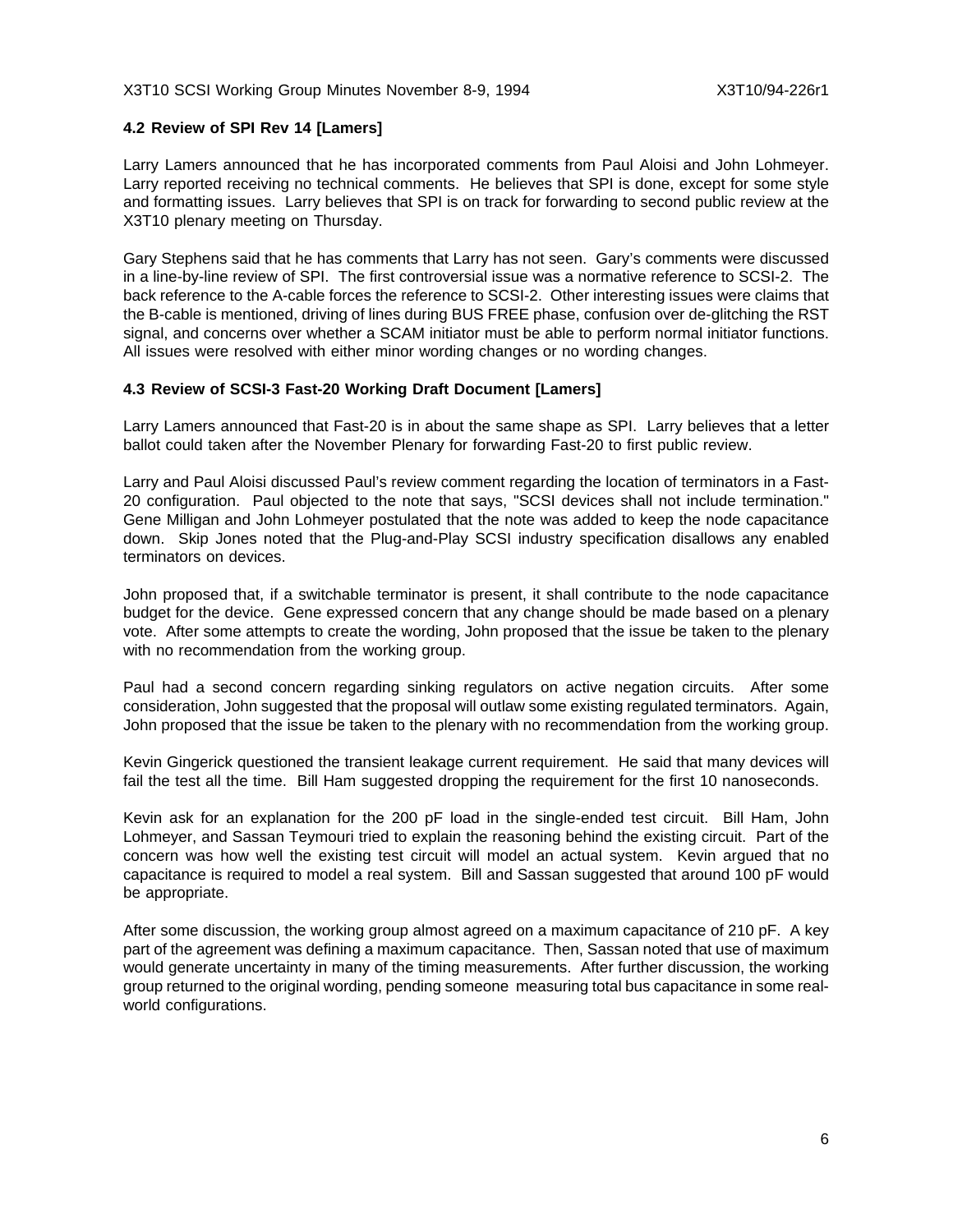## **4.4 Fast-20 Case Study [Harris]**

Norm Harris reported on studies of three Fast-20 bus configurations; a 3 m 4 load configuration, a 1.5 m 8 load configuration, and an external/internal configuration with .75 m and 3 loads internal, and 1 m and 1 load external. The complete report can be found in document 94-232r0.

Norm's data compared assertion and negation times using various real-device capacitance loads. He also compared the affects produced by legacy and Fast-20 specified cables.

Norm's major conclusion was that cable construction (particularly inside a component box) are very significant in determining the limits to which Fast-20 configurations can be taken. In one example, Norm showed how poor internal cable construction in a CD-ROM produced capacitance values that were twice as bad as other equipment. Bill Ham expressed concern that the capacitance measurements might not be done as specified in the SPI. Bill noted that the measurements must be biased as specified in SPI, or the capacitance values might be much higher than they should be. Paul Aloisi showed some pertinent data regarding the effect of bias on capacitance measurements.

Norm reminded the working group that his data suggests good head-room in the Fast-20 specifications. Norm is confident that the specified configurations will work properly with Fast-20.

Next, Norm discussed his future plans. Norm's plan to study mixed 8-bit and 16-bit devices took the working group down a major blackhole. Bill described problems with 16-bit lines passing through 8-bit devices. Some lines have capacitance load, but others do not. Eventually, significant skew is introduced between the loaded and non-loaded lines.

## **4.5 Fast-20 Data [Ham]**

Bill Ham presented new data regarding Fast-20 bus length and device capacitance. The goal was to better understand the 3 meter bus length with 8 devices (7 clustered at the far end). Bill discovered that to restore 'good' wave shapes, device capacitance must be lowered to somewhere between 3 pF and 10 pF. Bill also noted that a point-to-point bus will work with very good margins even at a length of 25 meters. That is, bus loading distribution makes a big difference.

Bill and Sassan Teymouri discussed cable construction effects on capacitance. Cables that are sliced at connection points (that is, the ribbon conductors are separated back several inches) introduce much more capacitance loading than cables that use insulation-displacement connectors. Bill described further configuration restrictions that improve the capacitance problems. For example, spacing the loads out evenly is much better than clustering devices.

## **4.6 3.3 Volt SCSI (94-164r1) [Aloisi]**

Paul Aloisi presented his revised proposal for changes to SPI that support a 3.3 volt environment. Bill Ham, Pete McLean, and Dal Allan discussed TERMPWR tolerance limits, calling for different limits than Paul's document suggested.

Paul asked about the format that his work should address. Is the format for inclusion in SPI-2 or for some smaller scope document? No clear answer was provided.

Paul noted that his proposed icon for systems that cannot provide TERMPWR has been changed to a T overlaid with a circle-slash.

Paul discussed his proposal to allow TERMPWR to drop to 3.3 volts at the source. Bill noted that the proposal requires a regulated terminator. Bill also wanted to be sure that the 3.3 volts is the lowest limit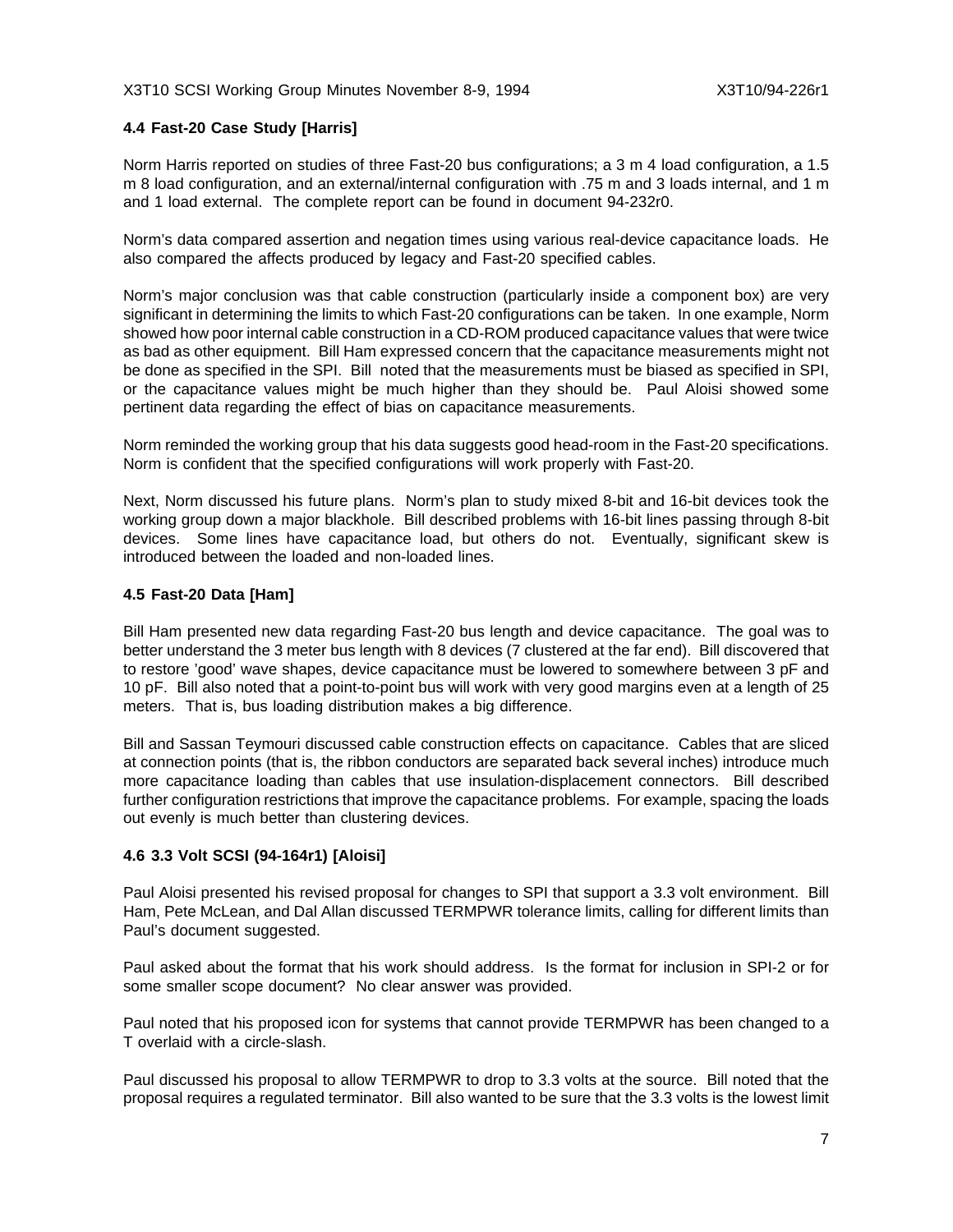## X3T10 SCSI Working Group Minutes November 8-9, 1994 X3T10/94-226r1

at the source. Some of the proposal seemed to indicate that the source lower limit would be 3.0 volts. Pete McLean said that JEDEC has accepted 3.3 volts plus or minus 0.3 volts. Paul noted that his proposal has been applied to CD-ROM drives connected to a laptop. In that situation, Paul's proposal is working well.

Paul agreed to do more work on 3.3 volt SCSI for the January meetings.

## **5. Protocol Topics**

## **5.1 SAM Mandatory vs. Optional Features [Monia]**

Charles Monia requested that the mandatory vs. optional features issue be left open until after the public review of SAM. Charles suggested that at least one public review comment will be made on the subject. John said that the process does not guaranteed a public review comment just because there is an outstanding letter ballot comment. Gary Stephens seemed certain that a public review comment will arrive.

## **5.2 ACA Issues (94-189)**

Ralph Weber reported that 94-189r1 was approved at the September Plenary. Dal Allan reported problems with general understanding of ACA. Dal stated that the SSA and Fibre Channel interpretations of ACA are very different. Charles Monia took notes regarding the issues. Dal asked for a four page presentation on what ACA is expected to do. Charles volunteered to make the presentation.

After several people indicated that Bob Snively had problems with ACA, Bob described his concern with an FCP disk profile that required Control<ACA> be equal to one. Bob described a meeting whose results were (in Bob's opinion) that Control<ACA> is not necessary for well-constructed operating systems.

George agreed that Charles is the right person to make the four page presentation on ACA, as requested by Dal.

## **5.3 System Recovery on 3rd Party Commands (94-184) [Houlder]**

Gerry Houlder described how third-party reservations will not help with error recovery on XOR-write commands. The XOR study group will continue working on this problem. Gerry said that this problem may resurface after much more study within the XOR study group. However, Gerry made no predictions regarding the ultimate results that might come from the XOR study group.

## **5.4 Addressability of TARGET RESET task management function [Snively]**

Bob Snively raised concerns about TARGET RESET of targets buried inside storage arrays (as per the SCSI-3 Controller Commands document). Such targets are identified by both a target identifier and a logical unit identifier. Charles Monia asked about the possibility of creating a LUN RESET task management function. Bob will revise his proposal based on working group input.

## **6. Command Set Topics**

## **6.1 Proposed INQUIRY Command Enhancements (94-188r6) [Weber]**

Ralph Weber reviewed changes made to 94-188 as a result of discussion on the SCSI reflector. Then Ralph discussed the three unresolved issues.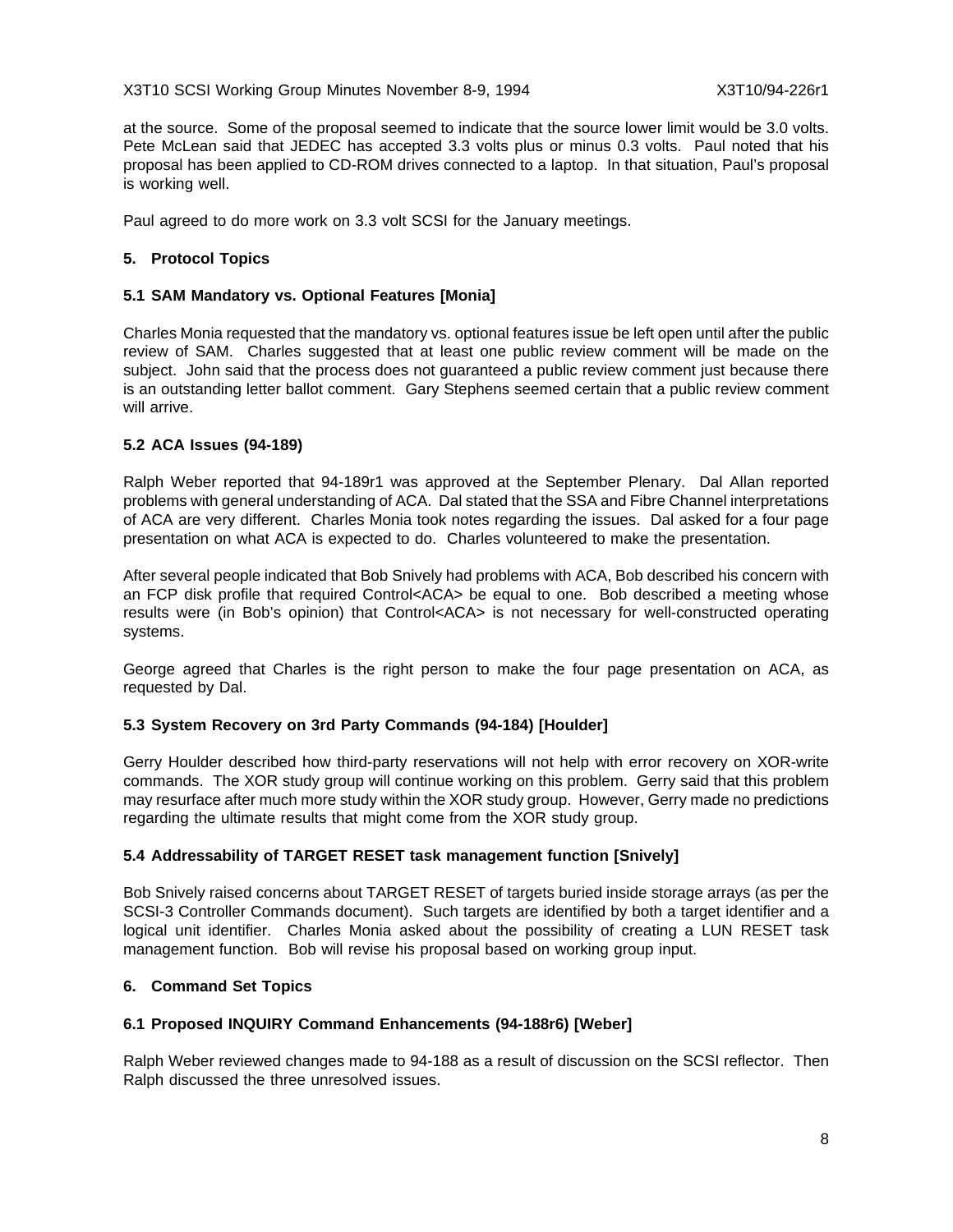After some discussion, the working group recommended that the operation code byte in the response data be changed from a constant FFh to the actual operation code being reported. A straw vote on this subject was 9 for changing the returned data, 0 for keeping FFh, and 1 for removing the field from the returned data entirely.

Ralph asked for advice about what to do when the data is stored on media and cannot be returned. Currently, the Valid bit would be returned as zero. Someone on the SCSI reflector suggested returning CHECK CONDITION. No one at the working group defended or supported the use of CHECK CONDITION in this case.

The last open issue concerned combining two CDB bits to form one 2-bit field instead of two 1-bit fields. Ralph and John Lohmeyer opposed the change because it would produce confusion for people switching from SCSI-2 to SCSI-3 (while the bit would work the same, it would have a different name and would not line up with SCSI-2 documentation). Ed Gardner and Gerry Houlder noted that the combined 2-bit field would be easier to explain. Larry Lamers noted that most currently shipping disks have vital product data pages, particularly for serial numbers. Thus, the SCSI-2 to SCSI-3 confusion issue should be taken seriously. Eventually, the no-change philosophy seemed to prevail.

George Penokie asked that the proposal be extended to return a list of supported operation codes. Ralph suggested that George's proposal is a separate issue, best introduced in a new proposal document. After some consideration, George agreed with Ralph. George began describing the proposal as a new vital product data page.

## **6.2 Exception Handling Selection Mode Page (94-190) [Penokie]**

George Penokie described a long running problem (religious argument) regarding reporting of asynchronous events, which include predicted failure conditions. 94-190r2 is the current proposed solution for the problem. George reviewed the proposal in detail. George noted that the scope of the proposal has been limited to exceptions that report an additional sense code of FAILURE PREDICTION THRESHOLD EXCEEDED. Bill Dallas, Gary Stephens, and Gerry Houlder provided substantial advice regarding improvements in the proposal. After extensive discussion, George promised another revision of 94-190.

## **6.3 Partition Mode Pages for Tape (94-152) [Lappin]**

Ted Lappin described his proposed cleanup of the Medium partition page, document 94-152r0. Ted asked about the notes that he has added. The notes push the implementation of the standard in certain directions. Ralph Weber questioned whether the notes can be made normative. Ted, Ralph, Bill Dallas, and Gary Stephens discussed how best to handle the notes.

Gerry Houlder questioned the use of REFORMAT as a bit name. Gerry was concerned that the bit might be confused with physical media formatting. Ted agreed to change the bit name. Bill Dallas asked that the proposal be revised to clarify the additional sense codes reported for various error conditions.

Ted agreed to discuss the proposal at the SSC working group meeting on Thursday morning. He also will revise the proposal.

#### **6.4** Command Extensions for PCMCIA (94-203) [Joslin]

Philip Joslin was not present to discuss his document. John Lohmeyer tried to describe the proposal. The hardware to be covered by the proposal is a SCSI device that connects PCMCIA cards to the SCSI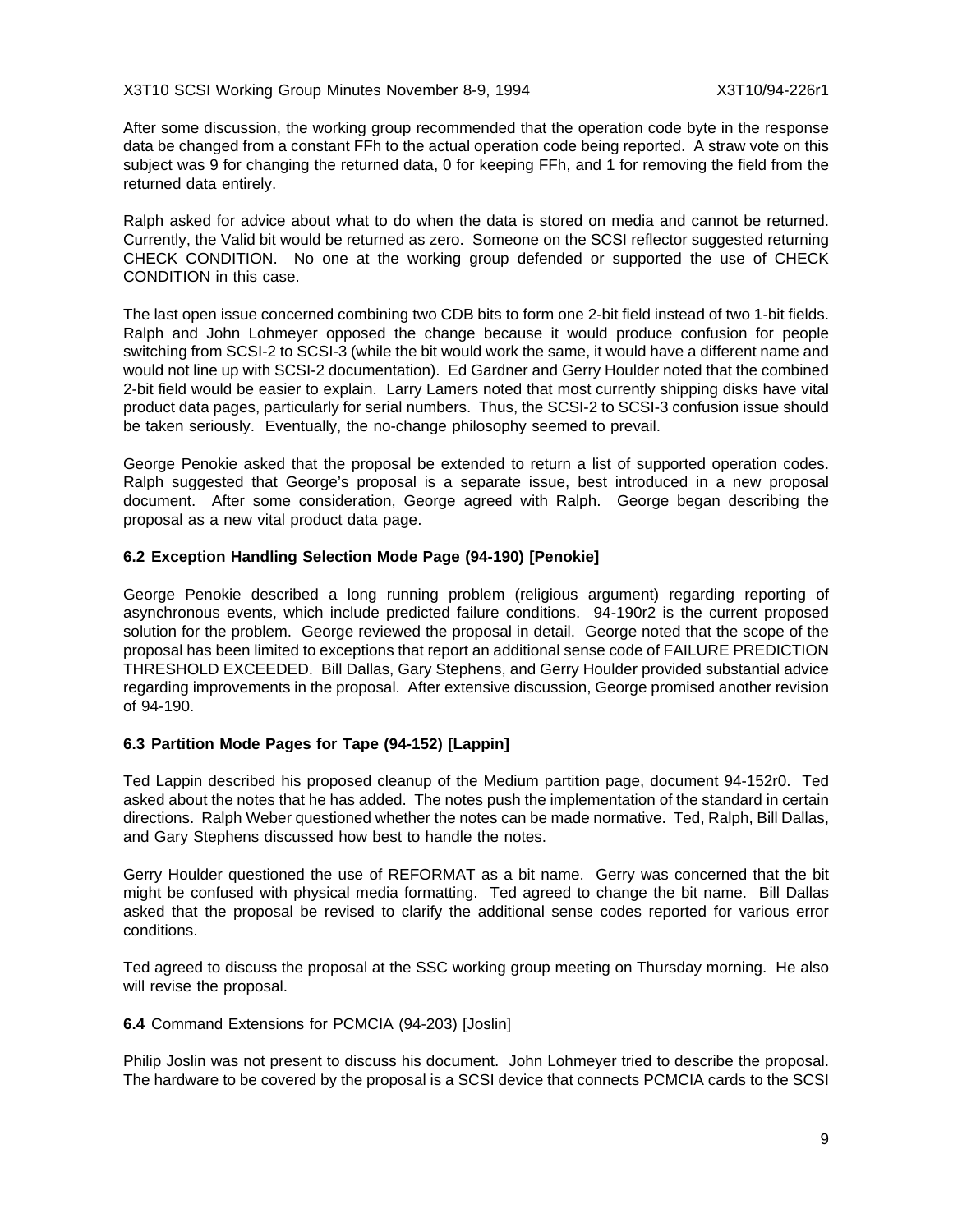bus. 94-203 proposes that block-ish PCMCIA devices be represented as block command SCSI LUNs. However, some changes are required in the SCSI-3 Block Commands.

In the absence of a presenter, the working group deferred action on this matter.

## **6.5 Multiple Port Operations (94-233) [Snively]**

Bob Snively described two problems in multi-port systems; overriding reservations from a dead initiator and the cleanup of resources held by a dead initiator. Ralph Weber questioned how Bob's reservation override concept relates to the PORT STATUS command, added to the SPC in revision 3. Bob said that he has not had time to study SPC r3, because it arrived in the last two days.

Bob described his primary concept that all initiators are on all ports are viewed equally. Bob, Gerry Houlder, and Charles Monia discussed the specifics of this concept.

Bob described the need to cleanup resources held by a known-to-be-dead initiator. The ABORT TASK SET, OTHER INITIATOR task management function is proposed to resolve this. Charles questioned the how knowledge of an initiator identifier is available for use in the ABORT TASK SET, OTHER INITIATOR function. Ed Gardner and Scott Smyers suggested that the initiator identifier can be passed among the initiators, using any of several mechanisms that are beyond the scope of SCSI standards.

Gary Stephens noted that multiple SCSI Domains can be involved on both parallel and Fibre Channel SCSI. When that happens, initiator identifiers might not be unique. Bob described the solution, which is to simplify the parallel case and to use world-wide names in Fibre Channel.

Bob asked the working group to review the proposal offline and provide comments. Bob promised to review the PORT STATUS command for applicability to the problem. Bob said that he expected that revisions to 94-233 will be required before the document will be ready for inclusion in SCSI-3.

## **6.6 What Next for SPC? [Weber]**

Ralph Weber asked the working group if the time had come for a letter ballot on SPC. There was some discussion of the outstanding proposals that affect SPC. Ralph noted that there are always outstanding proposals for SPC. There was no final resolution of the question.

## **7. Other Topics**

**7.1** German and Japanese Comments on CD 9316-1 (SCSI-2) [Lamers]

Larry Lamers said that he has received over 200 comments from Japan and Germany. Of these, about 15 are comments that are not obviously correct. Larry already has made all the obvious corrections. The working group reviewed our positions regarding the comments that do not concern obvious mistakes and/or clarifications in ANSI SCSI-2.

**7.2** Report on PFA (Predicting Failures) Study Group Meeting (94-219) [Penokie]

George briefly reported on the results of the PFA (Predicting Failures) study group meeting. The minutes of the meeting can be found in document 94-219.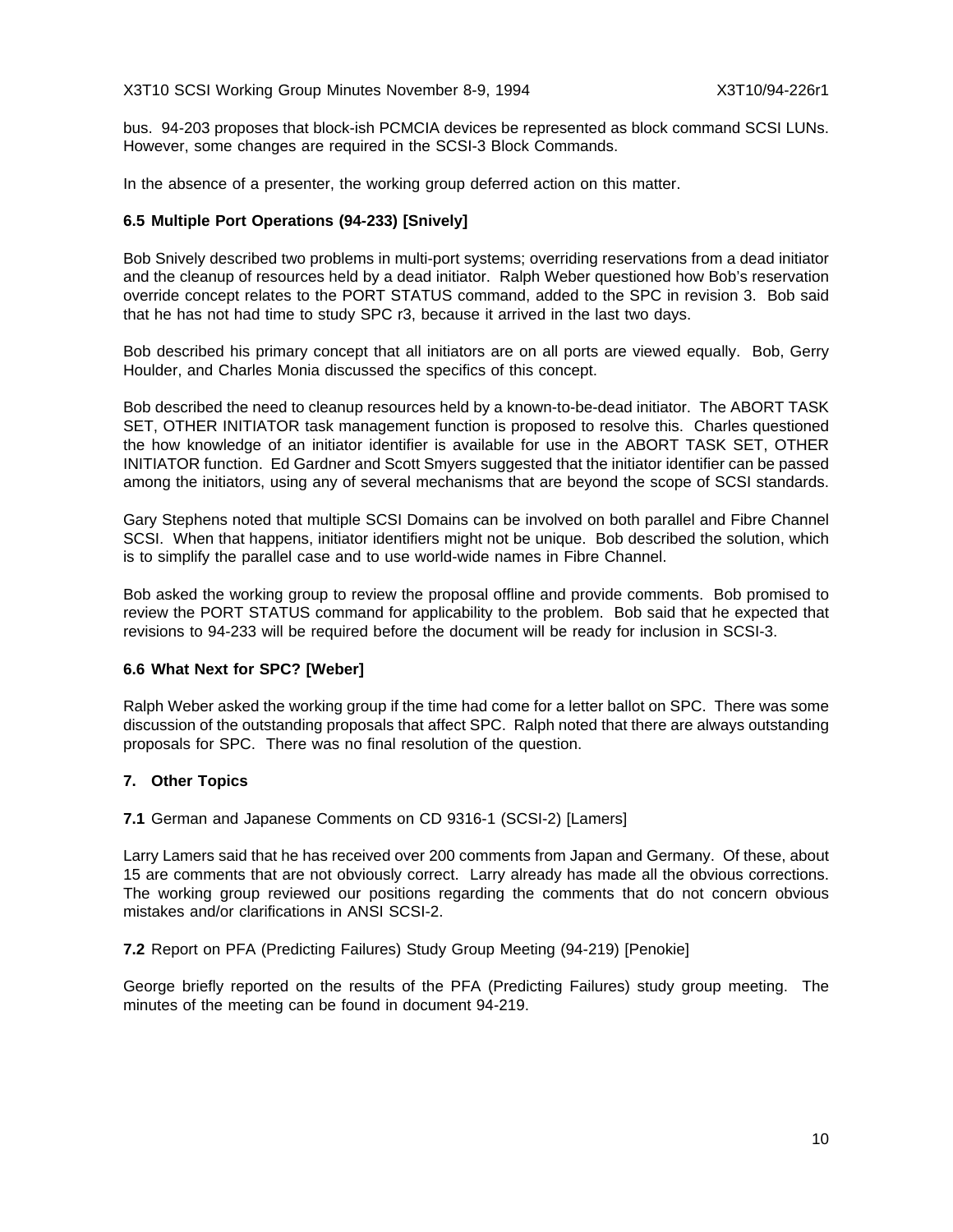## **7.3 Letter Ballot Comments Resolution on X3T10 Standards Development Policy & Procedure (94-198) [Milligan]**

On 94-208 (X3T10 Policies and Procedures), the letter ballot results were 47:7:1:3. Yes-with-comments ballots were received from Cirrus Logic, Digital Equipment, and Unitrode. No votes were received from Adaptec, Amdahl, AT&T, FSI, Oak Technology, Storage Technology, and Western Digital.

The attempt to resolve comments was lengthy, laborious, contentious, and frequently descended to picking nits. Time ran out before any of the comments from Amdahl, AT&T, FSI, Oak Technology, Storage Technology, or Western Digital could be discussed. John Lohmeyer proposed forming a study group to resolve the comments. John noted that this would require action from the plenary. The weary negotiators decided to move the effort to tomorrow's plenary meeting (see item 10.1.5 in 94-227).

## **7.4 Other Letter Ballot Results [Lohmeyer]**

John Lohmeyer reported the results of five letter ballots. (N.B., all these ballot results were revised several times during the week, as newly found letter ballots were received and processed. John blamed this problem partly on his own FAX department, which had moved during the last two weeks. See 94- 231 for the final results.)

On 94-204 (Logging Operations TIB), the letter ballot results were 53:0:0:5. There were no comments received on 94-204.

On 94-205 (Sequential Access Partitions TIB), the letter ballot results were 53:0:0:5. A yes-withcomments ballot was received from Seagate. Ted Lappin led a discussion of the comments from Gene Milligan (Seagate). There were some format issues that were deferred to Larry Lamers. A comment about use of "n" or "n+1" was rejected. Agreement was reached regarding the resolution of all comments.

The working group recommended specific resolution actions for all comments to the plenary. Note, all comments will be accepted except 6 (as noted above). Ted will revise the document based on the agreed changes as discussed in the working group. If the plenary approves, John will forward the revised document for further processing.

On 94-206 (SCC forwarding to 1st public review), the letter ballot results were 52:1:0:5. Yes-withcomments ballots were received from IBM and Unitrode. The no vote came from Seagate. George Penokie reported that the SCC working group resolved all comments, except those received from Unitrode. George noted that all the Unitrode comments are editorial and that many of them overlap the Seagate comments.

On 94-207 (SSA to SCSI-2 Mapping technical report project proposal), the letter ballot results were 50:2:0:6. The no votes came from Seagate and Unitrode. John reported that X3T10.1 has resolved the comments.

## **8. Meeting Schedule**

The next working group meetings will be the week of January 10-11, 1995 at the Harrah's Lake Tahoe (702-786-3232) in Lake Tahoe, CA hosted by Silicon Systems. The room rates are \$100.00 (plus 8% tax). The reservation deadline for these rates is December 1, 1994. The group name is ANSI X3T10 or X3T10 Meetings. The host contact is Steve Finch at: 714-573-6808, FAX: 714-573-6916, or EMAIL: steve.finch@us.ssi1.com.